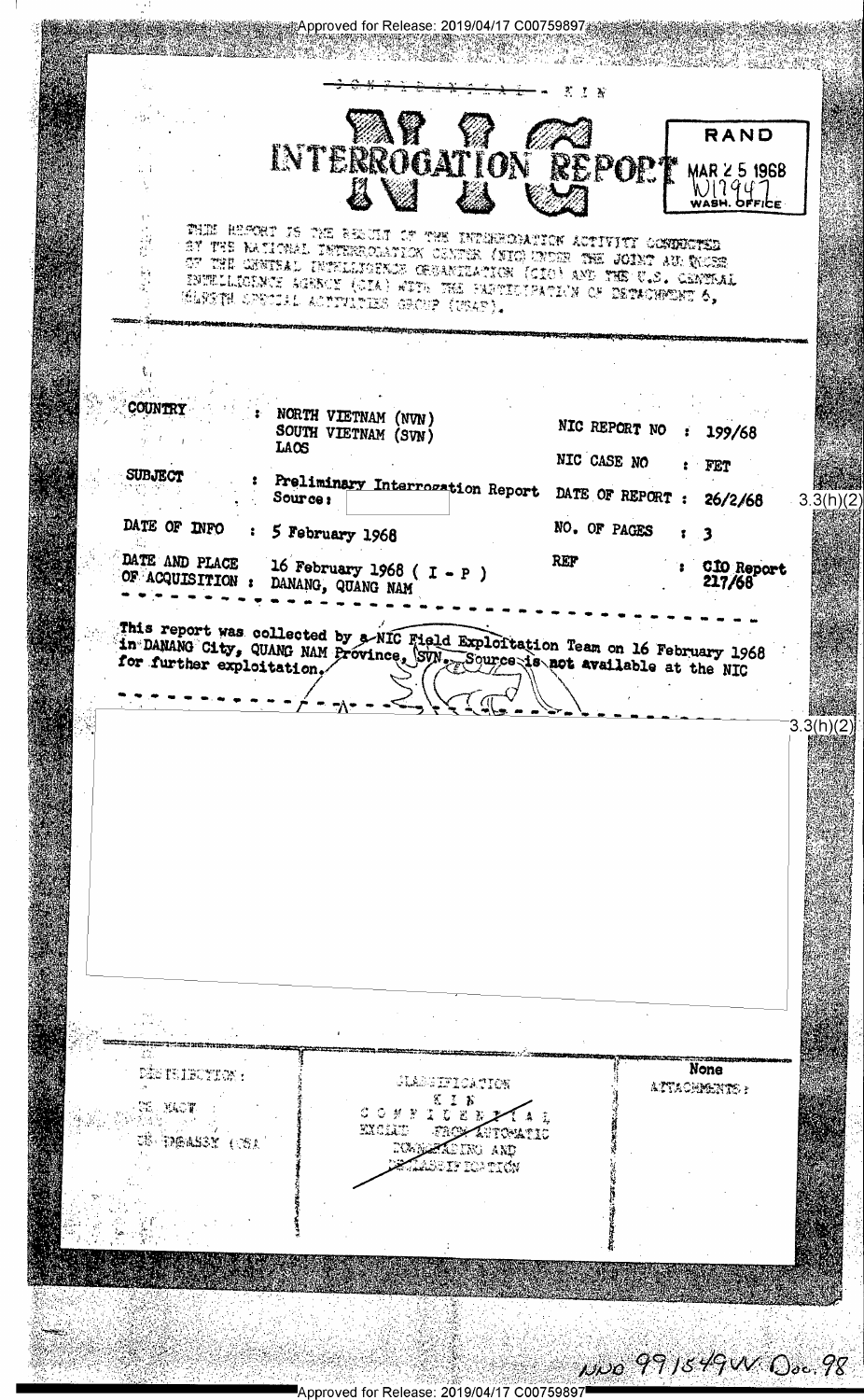Approved for Release: 2019/04/17 C00759897 KIN NIC REPORT NO. 199/68  $0<sub>1</sub> **W F T H T H W T H H H H H H H H H H H H H H H H H H H H H H H H H H H**$ Page 2 CHRONOLOGICAL LISTING OF SOURCE'S SIGNIFICANT ACTIVITIES: I. June 1936 - September 1957: Lived with his parents and attended the elementary school in his native HOAI MY Village, HOAI NHON District, BINH DINH Province, SVN. He finished the NVN fifth form (U.S. 7th grade) education at the NGUYEN HUE Second Grade School and in 1954 joined the KHANH HOA Province Unit (Company 222) and carried ammunition. After the armistice in 1954, he was transferred to Battalion 323 quartered in QUI NHON with the responsibility to protect QUI NHON airfield and the International Control Commission. He regrouped the on the last Bordet ship to<br>NVN in 1955 and arrived in SAM SON, THANH HOA Province, and fulfilled a<br>labor mission. In August 1955 he was assigned to MRU and later rebuilt dikes and reviewed military training. October 1957 - May 1959:  $3.3(h)(2)$ This course for both AA and artillery branches was composed of about 1000 trainees. June 1959 - January 1963:  $3.3(h)(2)$ February 1963 - November 1964: After receiving. orders to infiltrate SVN, Source was transferred to Independent Battalion 30 under the jurisdiction of MRL Headquarters then quartered near CUA LO estuary. VINH City.  $3.3(h)(2)$ The first sapper training course was organized by Battalion 30 in 1961, the second course in 1962, and the third course in 1963. In 1964 this battalion infiltrated SVN under the designation 407, and left behind only skeleton cadres who were merged with Brigade 338 in XUAN MAI, HA DONG Province. December 1964 - April 1965: Battalion 407 (300 men equipped with light weapons) started infiltration by vehicles from VINH to QUANG BINH Province,<br>NVN, through Mountain 1001, LAOS, the pine forest, QUANG NAM Province, and<br>assembled in District H67 in KONTUM Province, SVN, on 28 February 1965. About 85 percent of the strength remained. From February to April 1965, they rested, recuperated and increased production. In April 1965 the battalion moved to MR5 Headquarters quartered in the TRANH River, TRA MY District, QUANG NAM Province, in order to survey PLEIKU airfield located southeast of the DAK DOA area. May 1965 - July 1966:  $3.3(h)(2)$ This was a newly established sapper company (65 men) with the responsibility of using sapper tactics mainly on U.S. targets around DANANG. They attacked: DANANG airbase<br>on 1 July 1965; the LIEU CHIEU fuels storage on 5 August 1965 (they were<br>just the secondary element in this attack] and NUOC MAN on 27 October 196 The Company merged with QUANG NAM Sapper Company and a newly infiltrated company to form one sapper battalion designated Battalion 789 commanded by Captain Y. Then they quartered in SON GA Mountain. DAT LOC District.  $3.3(h)(2)$ Ŧ KIN

Approved for Release: 2019/04/17 C00759897